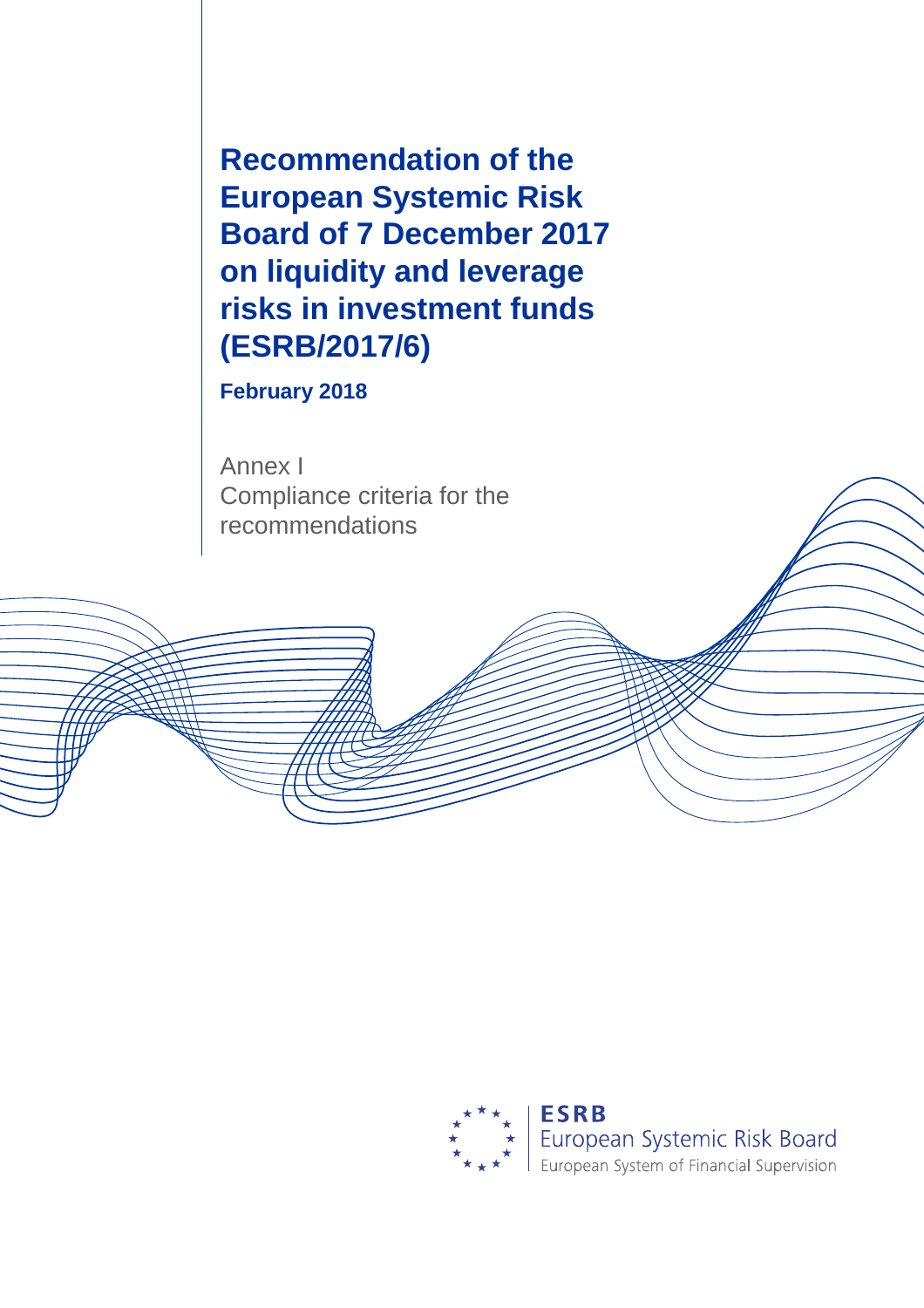# **Recommendation A**

For **Recommendation A**, the following compliance criteria are specified.

**A(1) – Availability of additional liquidity management tools**

Union legislation should allow for a wide range of additional liquidity management tools (a-LMTs) to be legally available at Union level while recognising that asset managers should bear the primary responsibility for activating and implementing a-LMTs and that some of the tools will not be suitable or necessary for all types of open-ended funds. The a-LMTs should support open-ended alternative investment funds (AIFs) and undertakings for collective investment in transferable securities (UCITS), as well as their managers, to manage requests for redemption appropriately and effectively at all times and especially in stressed market conditions.

The Commission's proposed changes to the relevant Union legislation should include obligations for:

- (a) alternative investment fund managers (AIFMs) of open-ended AIFs and UCITS management companies to assess all available a-LMTs and specifically to assess which of them are suitable for the investment strategies of the funds they manage and should be included in their constitutional documents or other pre-contractual information in order to be exercised both in normal and in stressed market conditions and to provide investors with sufficient transparency in relation to such tools;
- (b) AIFMs of open-ended AIFs and UCITS management companies to include, as a minimum, the power to suspend redemptions, particularly in stressed market conditions, in the constitutional documents or other pre-contractual information of the funds they manage;
- (c) AIFMs of open-ended AIFs and UCITS management companies to ensure that the necessary operational capacity and contingency planning is available for the timely activation of any a-LMT which they may use;
- (d) AIFMs of open-ended AIFs and UCITS management companies to report to the national competent authorities (NCAs) on the implementation and use of a-LMTs in stressed market conditions;
- (e) the European Securities and Markets Authority (ESMA), after taking into account the opinion of the European Systemic Risk Board (ESRB) in relation to macroprudential issues, to develop guidance on:
	- (i) definitions and characteristics of a-LMTs;

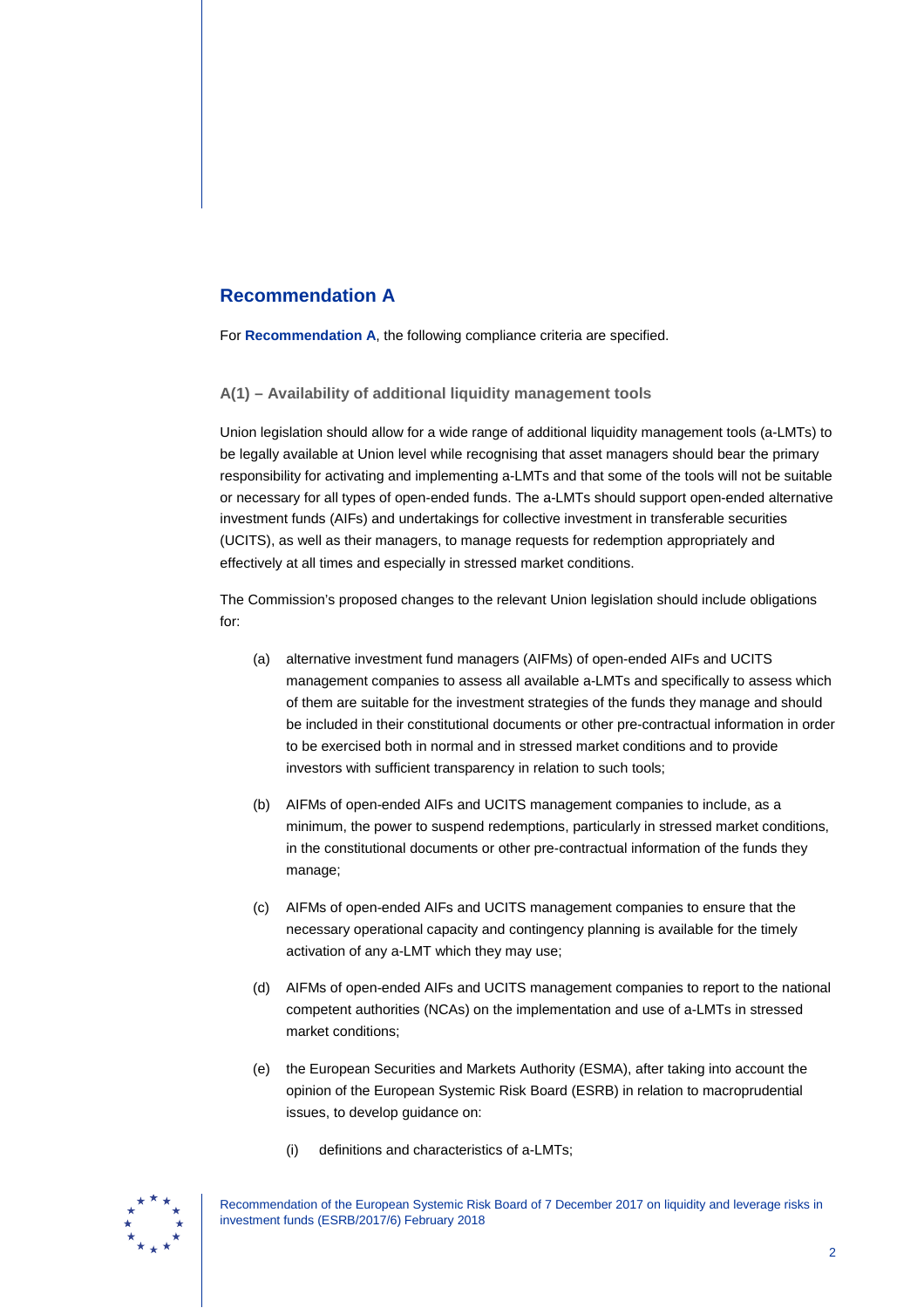- (ii) the criteria for the suitability assessment under point  $A(1)(a)$ ;
- (iii) the transparency requirements for the a-LMTs established under point A(1)(a);
- (iv) high-level principles on how the a-LMTs should be implemented in the fund's liquidity management process;
- (v) how to assess and deal with potential unintended consequences when using a-LMTs;
- (vi) the requirement to report to the NCAs under point A(1)(d); and
- (vii) the level of transparency in relation to investors when a-LMTs are activated and during their use.

The guidance should take into account the necessary contingency planning that should apply in advance, as required under point  $A(1)(c)$ , to enable such a-LMTs to be activated promptly and effectively.

**A(2) – Further provisions on the NCAs' suspension of redemptions with crossborder financial stability implications**

The Commission's proposed changes to Union legislation should include:

- (a) clarification of the respective roles of the NCAs and cooperation between them with regard to suspending redemptions for cross-border financial stability purposes, where the AIF or UCITS is established in one Member State but has an AIFM or UCITS management company established in another Member State, i.e. cross-border implications;
- (b) an obligation for the NCAs, when exercising the powers to direct the suspension of redemptions for cross-border financial stability purposes, to notify other relevant NCAs, ESMA, and the ESRB, prior to exercising such powers.

A(3) – Further provisions on ESMA's role in relation to the NCAs suspending redemptions with cross-border financial stability implications

The Commission's proposed changes to the relevant Union legislation should include an obligation for ESMA to ensure that it fulfils a general facilitation, advisory and coordination role in relation to the NCAs' powers to suspend redemptions where there are cross-border financial stability implications.

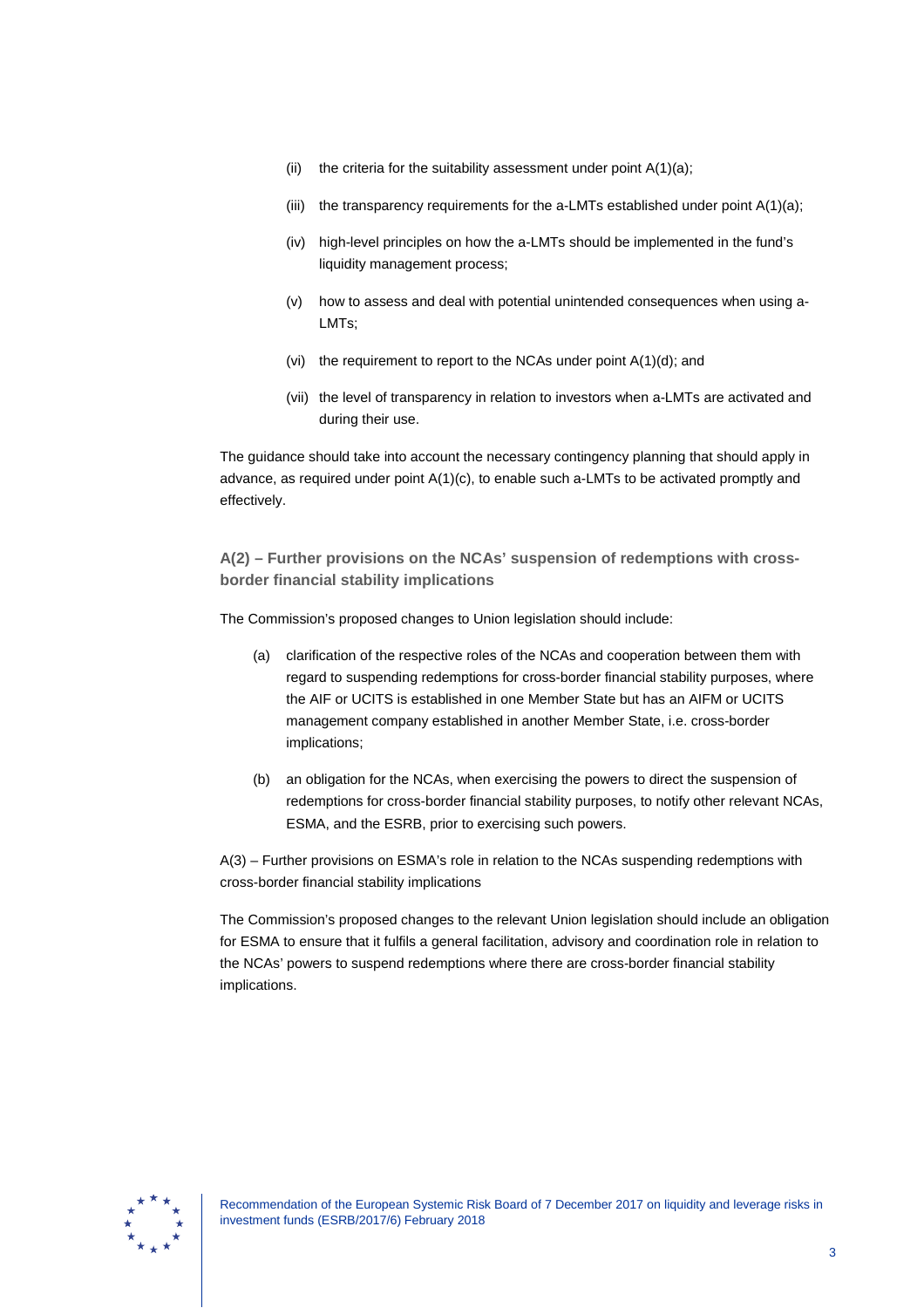## **Recommendation B**

For **Recommendation B,** the following compliance criteria are specified.

The Commission's proposed changes to the relevant Union legislation should include:

- (a) granting powers to ESMA to prepare and to update a list of inherently less liquid assets, on the basis of ESMA's own analysis, after taking into account the ESRB's opinions in relation to macroprudential issues and those of the European Banking Authority and the European Insurance and Occupational Pensions Authority in relation to cross-sectoral consistency issues. In compiling this list, ESMA should consider, as a minimum, real estate, unlisted securities, loans and other alternative assets that appear to be inherently less liquid. The analysis should take into account, inter alia, the time it would take to liquidate those assets under stressed market conditions;
- (b) a requirement for AIFMs of open-ended AIFs whose objective is to invest significantly in assets included in the list of inherently less liquid assets under point B(a), to demonstrate to the NCAs their capacity to maintain their investment strategy under foreseeable market conditions. The assessment should include, inter alia, tailored redemption policies, the implementation of a-LMTs and/or internal limits of assets included in the list of inherently less liquid assets under point B(a). Such internal limits, if used, should then be disclosed to the NCAs at the inception of the relevant funds and reported thereafter whenever these limits change. Disclosure to investors should also be implemented based on guidance to be developed by ESMA
- (c) the discretion to impose transitional provisions for AIFMs of open-ended AIFs specifying the time allowed to comply with the legislation when assets are added to the list of inherently less liquid assets under point B(a), and when internal limits are breached, where useful, in order to avoid any unintended, harmful effects.

## **Recommendation C**

For **Recommendation C,** the following compliance criteria are specified.

The guidance issued on liquidity stress testing by ESMA should include, but not be limited to:

- (a) the design of liquidity stress testing scenarios;
- (b) the liquidity stress test policy, including internal use of liquidity stress test results;
- (c) considerations for the asset and liability sides of investment fund balance sheets; and
- (d) the timing and frequency for individual funds to conduct the liquidity stress tests.

Such guidance should be based on the stress testing requirements set out in Directive 2011/61/EC and how market participants carry out stress testing.

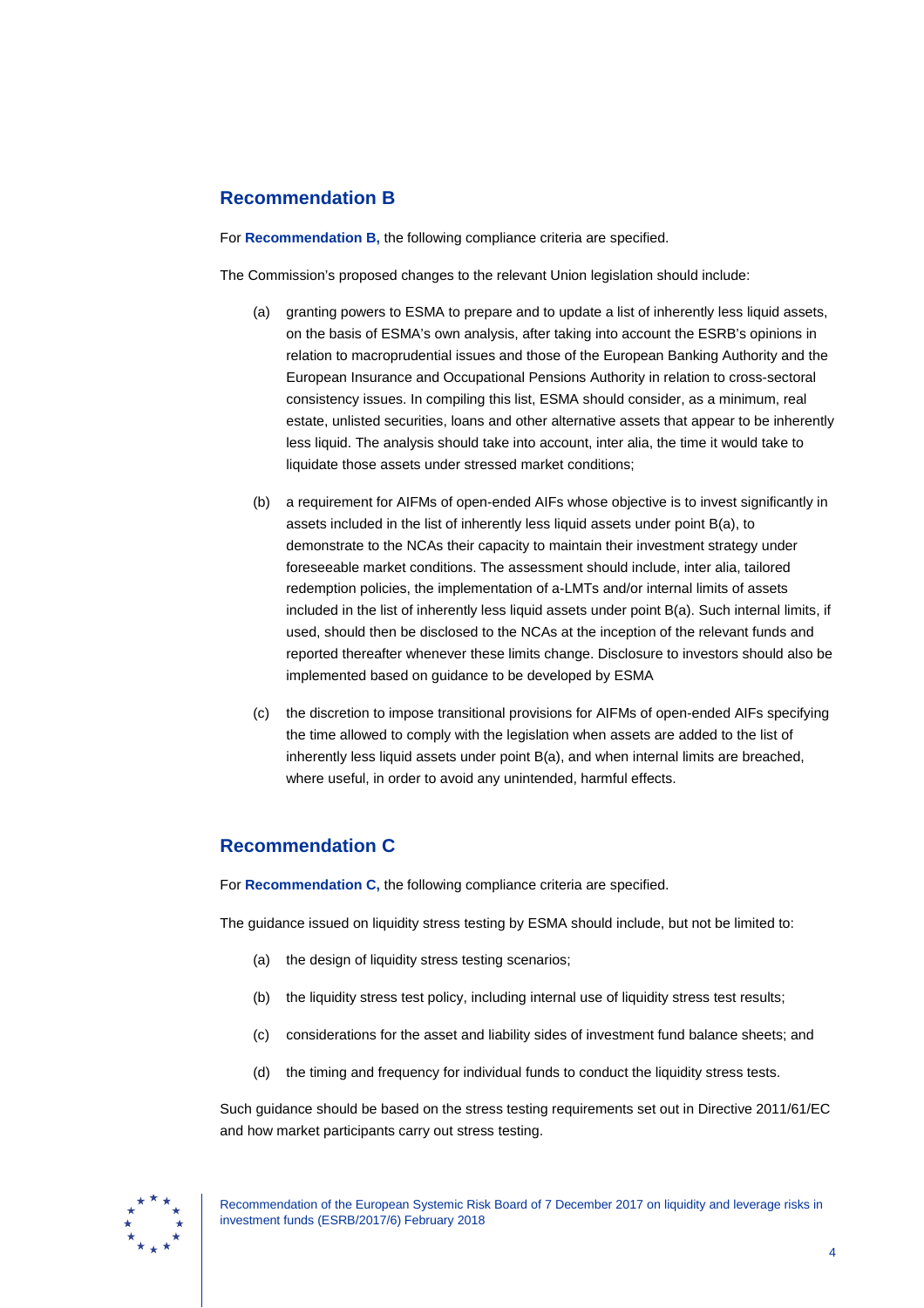# **Recommendation D**

For **Recommendation D,** the following compliance criteria are specified.

## **D(1) – Reporting obligations for UCITS and UCITS management companies**

The Commission's proposed changes to the relevant Union legislation should include reporting obligations that cover both manager and fund-specific data while also reflecting the specificities of UCITS. The reported data should allow for sufficient monitoring of potential vulnerabilities that may contribute to systemic risk, and should cover, as a minimum:

- (a) the value of assets under management for all UCITS managed by a management company;
- (b) instruments traded and individual exposures;
- (c) investment strategy;
- (d) global exposure/leverage;
- (e) stress testing;
- (f) efficient portfolio management techniques;
- (g) counterparty risk/collateral;
- (h) liquidity risk;
- (i) credit risk; and
- (j) trading volumes.

The Commission should propose, where appropriate, a harmonisation of overall reporting requirements on investment funds and their managers, particularly between the recommended UCITS reporting and the measures already implemented for reporting under Directive 2011/61/EC. In this respect, the Commission should also take into account the reporting requirements under Regulation (EU) 20[1](#page-4-0)7/1131 of the European Parliament and of the Council<sup>1</sup>. Such harmonisation should enable the use of existing reporting platforms, achieve synergies and avoid undue burdens on asset managers.

The Commission's changes to Union legislation should furthermore include a provision stating that if the NCA of the UCITS manager is different from the NCA of the UCITS itself, the UCITS manager must, upon request, also provide the reported information to the NCA of the UCITS.

<span id="page-4-0"></span>

-

<sup>1</sup> Regulation (EU) 2017/1131 of the European Parliament and of the Council of 14 June 2017 on money market funds (OJ L 169, 30.6.2017, p. 8).

Recommendation of the European Systemic Risk Board of 7 December 2017 on liquidity and leverage risks in investment funds (ESRB/2017/6) February 2018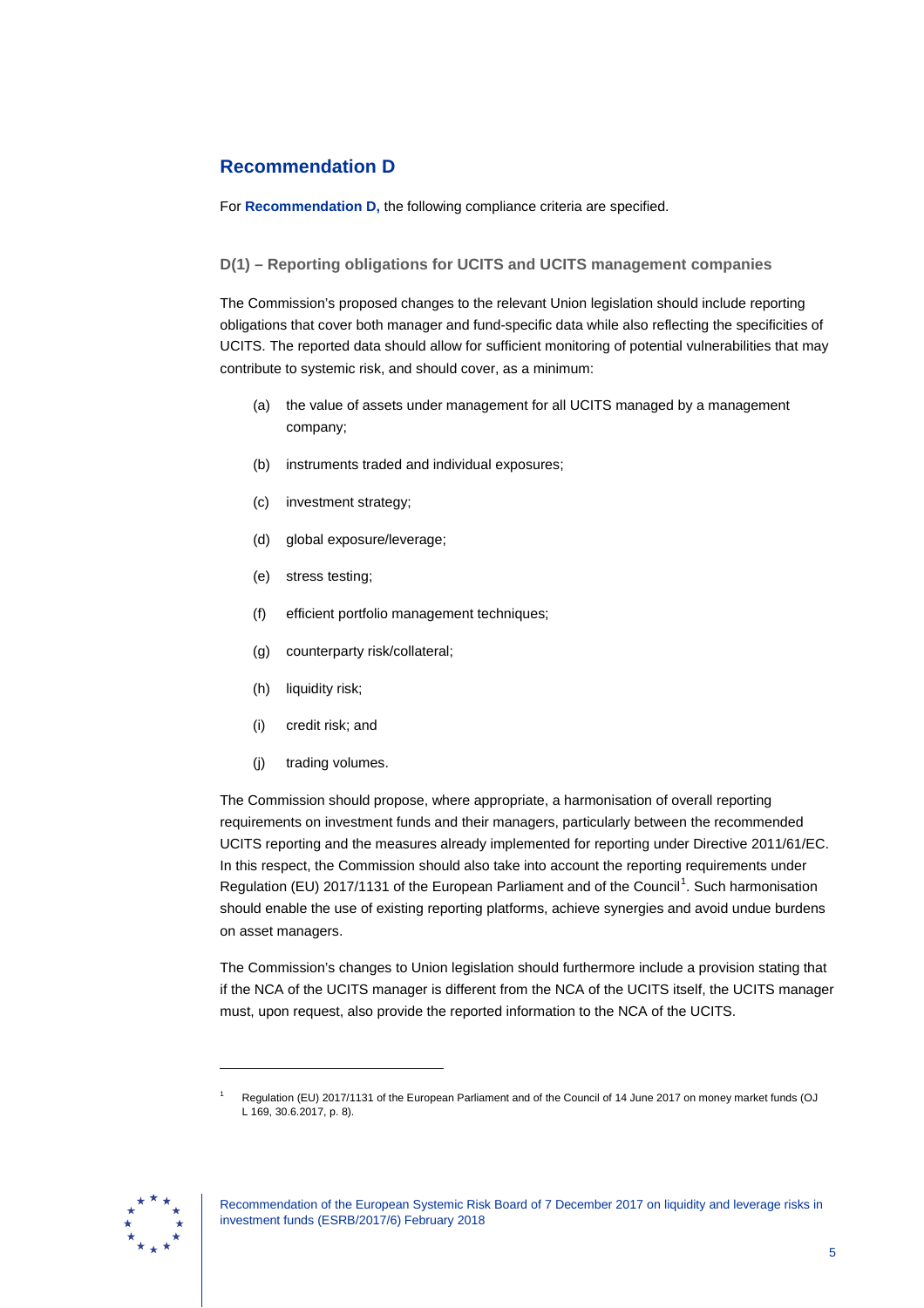## **D(2) – Frequency and coverage of reporting obligations for UCITS and UCITS management companies**

The Commission's proposed changes to Union legislation should include the following requirements:

- (a) the data mentioned in Recommendation  $D(1)$  is reported as a minimum on a quarterly basis to enable effective monitoring of financial stability risks while also addressing proportionality aspects in relation to the entities required to report;
- (b) the total assets under the management of the management company and the assets under management by individual UCITS funds should be taken into account when setting the scope for reporting, thus ensuring that a sufficient part of the industry will be covered by the reporting, in order to address risks to financial stability.

## **D(3) – Harmonised reporting and information sharing**

The Commission's proposed changes to Union legislation should include an obligation for the information mentioned in Recommendation D(1) to be made available to the NCAs of other relevant Member States, ESMA and the ESRB in order to ensure the harmonisation of UCITS data reporting with data sharing practices under Directive 2011/61/EC. In this context, the Commission should also take into account reporting requirements under Regulation (EU) 2017/1131.

## **Recommendation E**

For **Recommendation E,** the following compliance criteria are specified.

**E(1) – Assessment of leverage-related systemic risk**

The guidance issued by ESMA should include:

- (a) a common minimum set of indicators to be taken into account by the NCAs during their assessment;
- (b) instructions to calculate the indicators referred to in point  $E(1)(a)$  based on reporting data under Article 24 of Directive 2011/61/EC; and
- (c) qualitative and, where feasible, quantitative descriptions of the interpretation of the indicators in the context of the assessment framework.

The common set of indicators referred to in point E(1)(a) should:

- 1. facilitate assessment of the level, source and different usages of leverage;
- 2. facilitate assessment of the main channels through which systemic risk may materialise, i.e. fire sales, direct spillovers to financial institutions, and the interruption of credit intermediation; and
- 3. be operable and sufficient for NCAs to inform ESMA, in connection with its advice under Article 25(6) of Directive 2011/61/EC and the principles laid down in Article 112 of

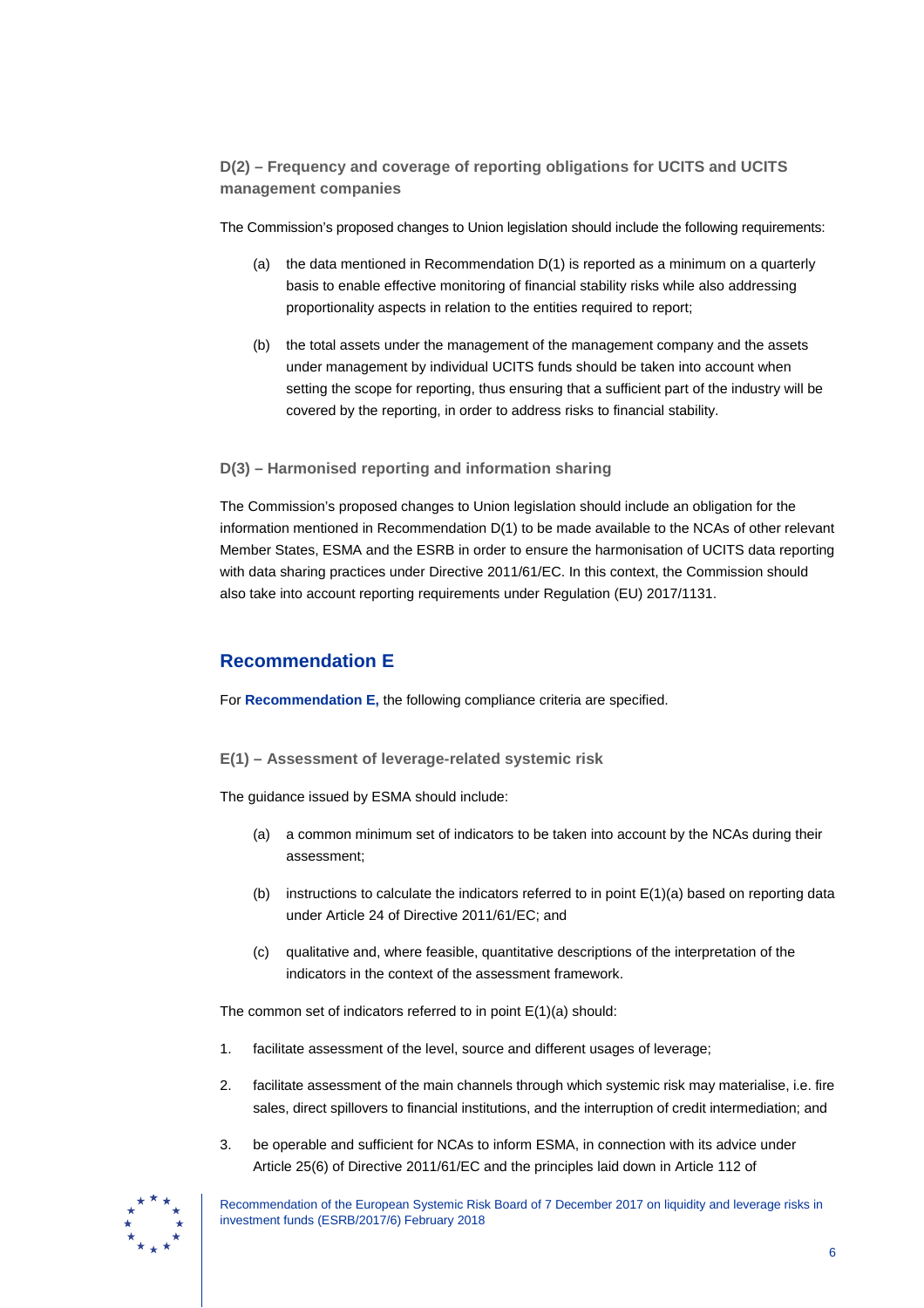Commission Delegated Regulation (EU) [2](#page-6-0)31/2013<sup>2</sup>, whether the conditions for imposing leverage limits or other restrictions on the management of AIFs have been met.

### **E(2) – Macroprudential leverage limits**

The guidance issued by ESMA should include:

- (a) a description of the various types of leverage limits, including an evaluation of their effectiveness and efficiency in mitigating excessive leverage;
- (b) a set of principles to be taken into account by the NCAs when calibrating leverage limits. As a minimum such principles should include all of the following: (i) a statement that provides for leverage limits to be based on the leverage measures set out in Directive 2011/61/EC, (ii) criteria for applying leverage limits, and (iii) principles regarding the periodic review of leverage limits;
- (c) a set of principles to be taken into account by the NCAs when considering the imposition of leverage limits, as a minimum covering all of the following: (i) principles for a balanced approach between rules-based versus discretionary limit setting; (ii) principles relating to the interaction with other policy measures; (iii) principles for coordination among Union authorities.

### **E(3) – Notification procedure**

The guidance issued by ESMA should enable the NCAs to notify ESMA, the ESRB and other relevant NCAs. In particular, this guidance should include, but not be limited to, an efficient working procedure and templates for notification letters and reporting requirements on the NCAs' assessment of the need to implement macroprudential measures pursuant to Article 25(3) of Directive 2011/61/EC.

#### **E(4) – Benchmarking**

ESMA should share, on an annual basis, with national macroprudential authorities and the ESRB:

- (a) the results, if any, of its benchmarking exercise;
- (b) the practices, if any, in relation to the use of leverage limits and the imposition of other restrictions on the management of AIFs using information received from the NCAs pursuant to Article 25(3) of Directive 2011/61/EC.

<span id="page-6-0"></span>

-

<sup>2</sup> Commission Delegated Regulation (EU) No 231/2013 of 19 December 2012 supplementing Directive 2011/61/EU of the European Parliament and of the Council with regard to exemptions, general operating conditions, depositaries, leverage, transparency and supervision (OJ L 83, 22.3.2013, p. 1).

Recommendation of the European Systemic Risk Board of 7 December 2017 on liquidity and leverage risks in investment funds (ESRB/2017/6) February 2018